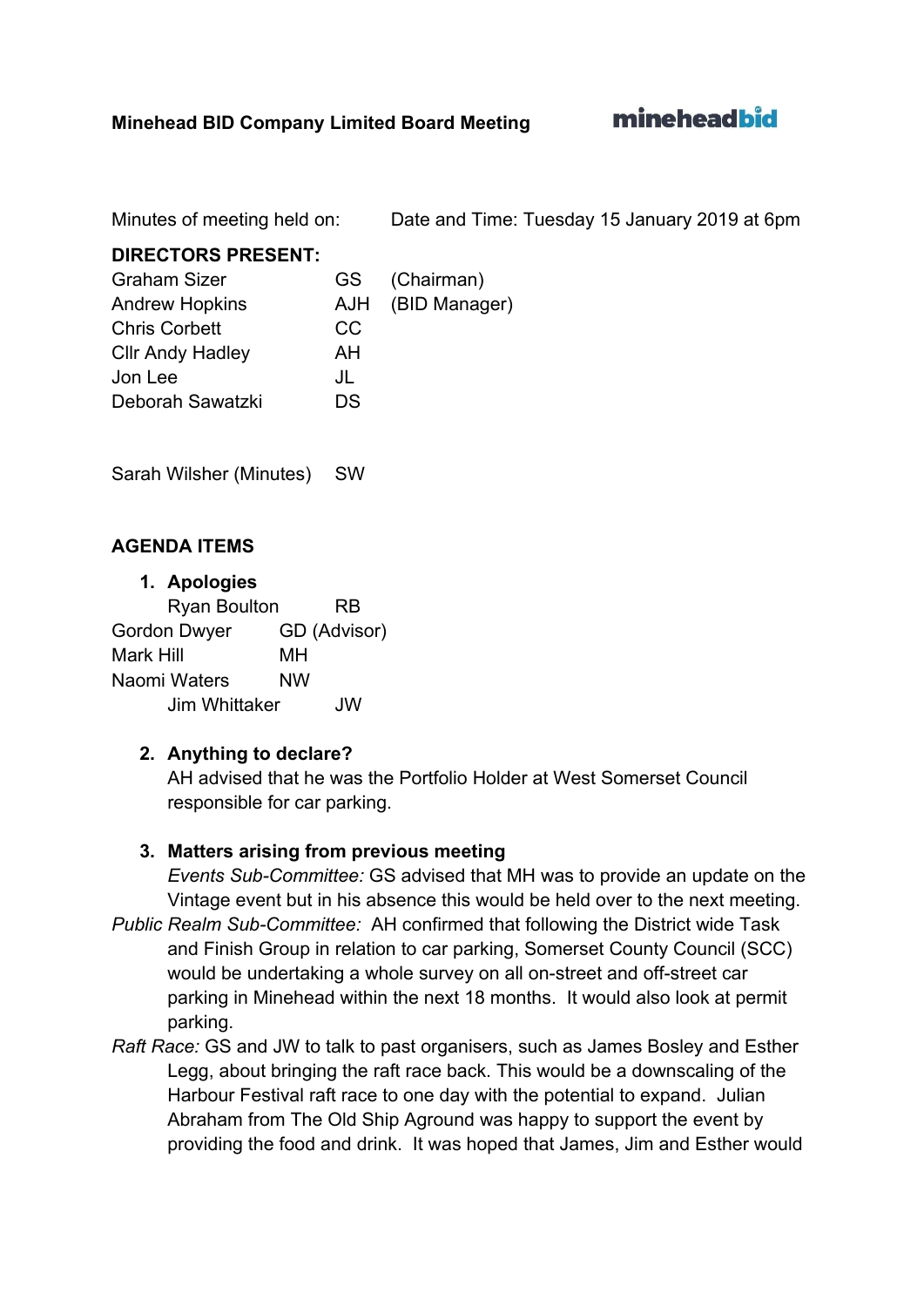meet before the next Board meeting. Not known at this stage whether it would be a raft race or a 'daft' race.

### **4. Adoption of minutes of the previous meeting**

The minutes were agreed as an accurate record of the meeting.

### **5. Company Secretary Update**

CC confident to be able to fulfil role. Was going through the files and the insurance was in place. AH to help with VAT return element of the accounts. It had been advised that there was a need to go digital before the end of March 2019. CC to talk to IM about this and report back at the next meeting.

#### **6. BID Manager Update**

It was agreed that AJH was no longer Interim BID Manager but fully employed in the role of BID Manager. He also worked as Event Manager for East Devon District Council which dovetailed with the BID role. JW line managing AJH. A discussion took place on whether the Board should have a private informal meeting to discuss issues without AJH prior to every Board meeting. It was decided that any Director who wanted to discuss an issue with AJH should approach GS. There were no current issues.

#### **7. BID Business Plan Update**

AJH introduced the Business Plan and explained the project traffic light system of green – started and ongoing; amber – started but not completed; red – not started. He advised that the website had been updated with all the BID information from the business plan written by Lucy Ball now included. GS pointed out that AJH was visible and accessible within the town centre and had been meeting with relevant people in order to raise the profile of the BID. The BID Business Plan Update would be a regular agenda item.

# **8. Sub-Group decision making powers**

JW wished for a sum of money to be signed off by a sub-group without referral to the Board. AH proposed and CC seconded that each sub-group be given a budget of £1,000 of which £250 could be spent at any one time without Board authorisation. The proposal was AGREED.

# **9. Events Sub-Committee Update**

AJH reported the following:

*Minehead Cycle Grand Prix -* Minehead Cycle Group asked for £7,000. This was too much for BID, who agreed to provide £4,000 of funds. The Cycle Group were also looking for sponsorship. GS would be going to their next meeting on 25 January.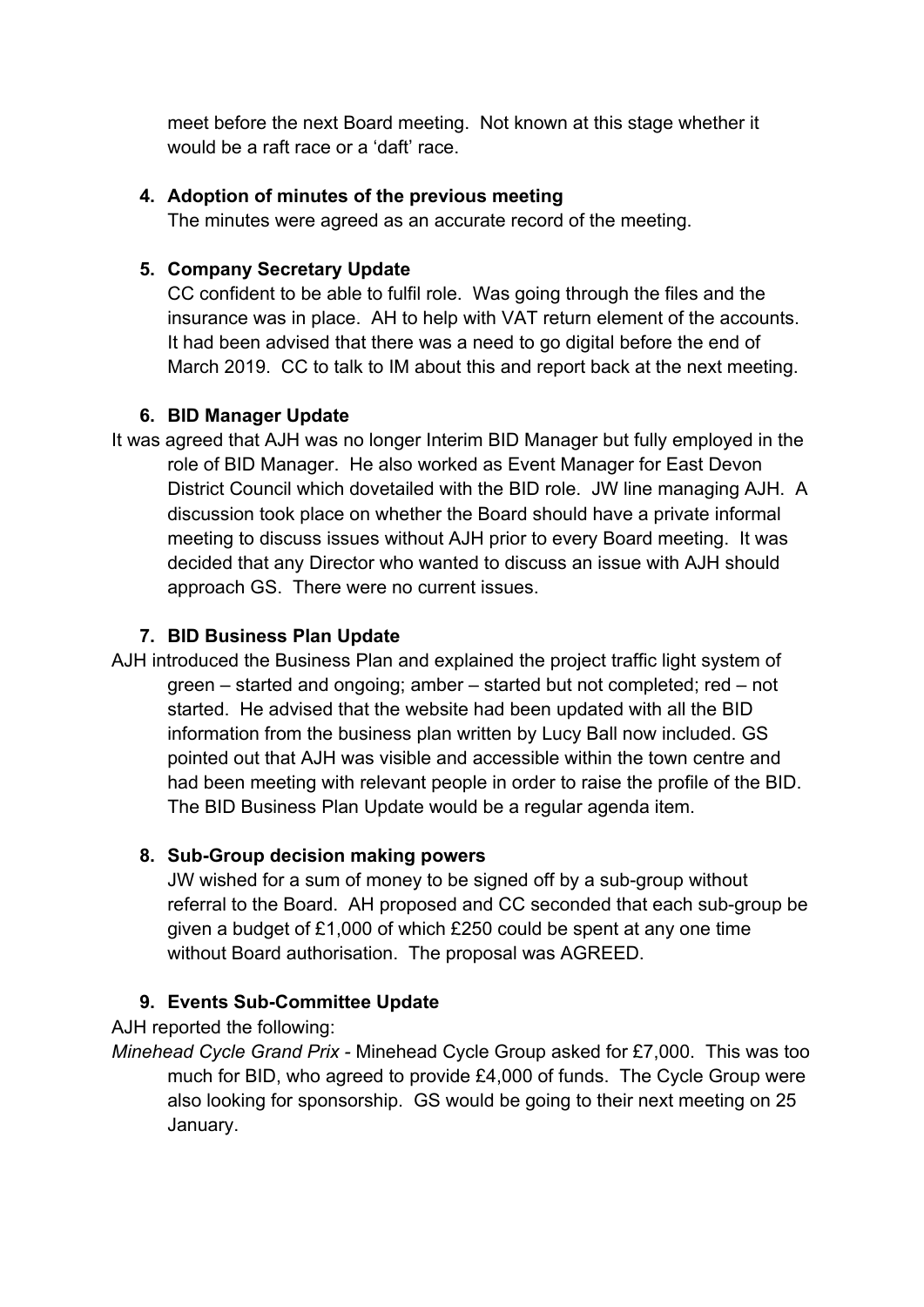- *EAT Minehead* Local businesses were being advised of the road closures for the event, which would be from the top of the town to the Beach Hotel. The bus companies would also be notified.
- *Gateway Events* were looking at 16 potential events which were low-key so low in cost; also, one or two more expensive events plus four or five smaller events. They were planning to raise funds through a variety of ways to assist. BID would be happy to be involved with the Christmas event, but not necessarily all the rest.
- *Steampunk Festival* DS explained that steampunk combined Victoriana clothing and art with steam powered machinery. The festival was going around the country and it would be looked at for Minehead in 2020. DS thought Spring would be a good time and AH suggested that it could be held in conjunction with a family weekend at Butlins.
- *Vintage Weekend -* It was felt that this needed to be a Minehead event with the participation of the West Somerset Railway (WSR) rather than a Railway event, and it was agreed that a meeting should be held with WSR to discuss the details.

# **10.Public Realm Sub-Committee Update**

GS reported the following:

- JW had attended a Minehead Coastal Communities Team (MCCT) meeting. The Minehead Economic Plan was being updated and they would like ideas put forward.
- Blue Flag status was one of the BID's priorities. It was hoped that this tied in with Minehead Town Council's priorities and was being flagged up with West Somerset Council.
- Brackets for 50-60 hanging baskets for Park Street and Friday Street had been ordered. Minehead Town Council would charge for watering the baskets and details of this cost were awaited. GS to chase at the meeting with the Town Council on 18 January. GS to organise the erection of the brackets. Noted that insurance was in place in case of accidents.
- GS to bring quotes for flagpole holders and bunting to the next meeting. The presence of CCTV cameras needed to be taken into account in the positioning of the bunting going across the road.
- Fifteen Avenue lights had been left in the trees and were taken down yesterday. Now stored in GS' garage. All had been tested. A meeting had been held with Phil Green from Somerset County Council (SCC) in early January regarding the standards the lights had to achieve. The standard required by SCC was awaited together with details of contractors allowed to work on light columns.
- Lights in Blenheim Gardens at Christmas time were suggested.
- The free parking after 3pm in North Road car park had not effectively increased footfall.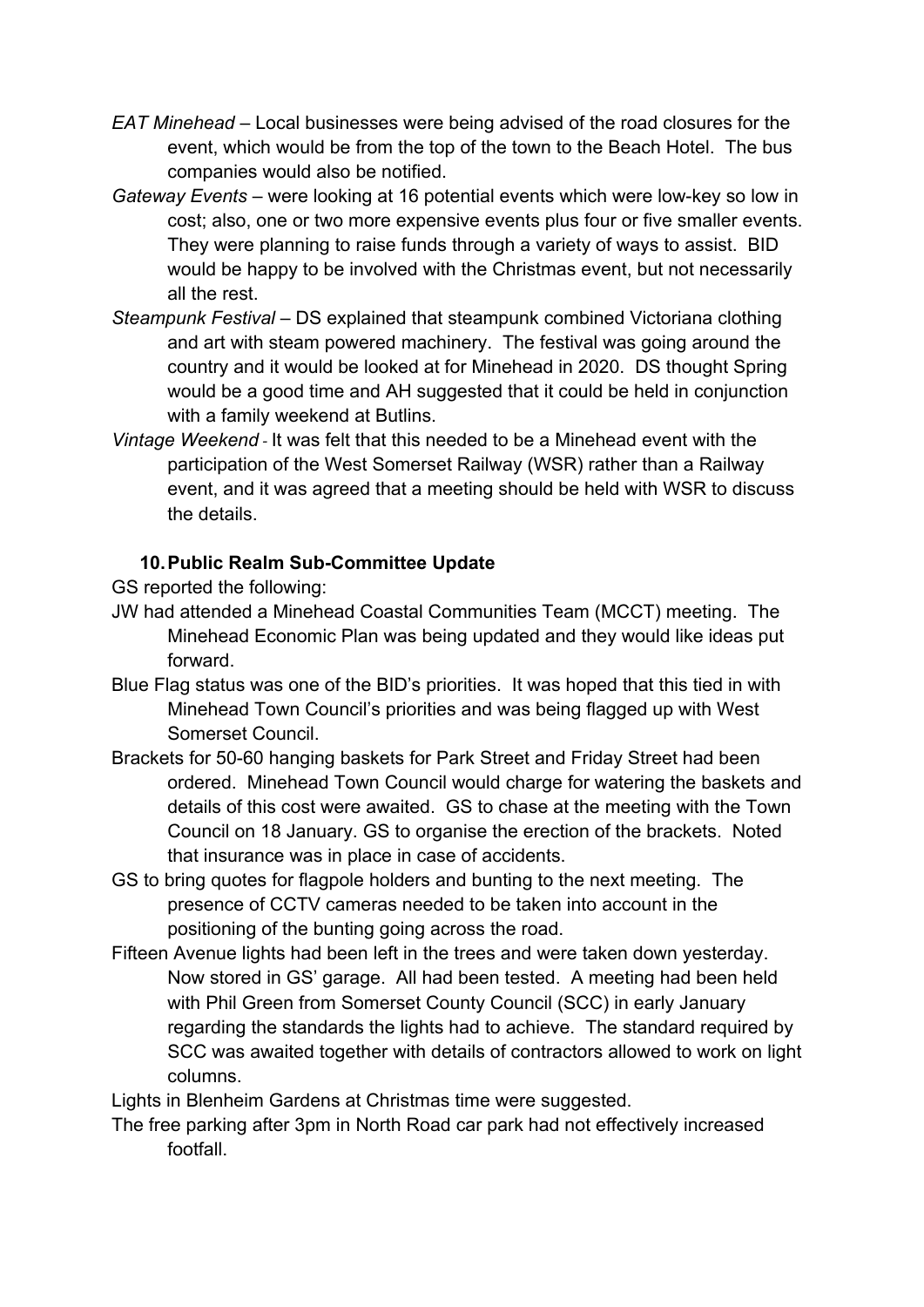- AJH had spoken to County Highways about having a coach drop off point in The Avenue. They had advised that at this time they were not willing to consider this as complaints had previously been received from people about the loss of car parking spaces. It was suggested this could be looked at as part of the SCC parking survey.
- GS was working on a template for a coach welcome pack for the next Public Realm meeting.
- All signage was being looked at this could include a sign in WSC's coach park so that coach drivers could direct their parties into the town centre.

# **11.Marketing and Communications Sub-Committee Update**

- **a.** *Minehead Bay website proposal* with GD not present this would be held over to the next meeting.
- **b.** *Springboard footfall monitor proposal* AJH explained that there was very little data available on footfall in Minehead. He was looking for data on car park usage and the Card Factory measured the percentage of sales made, but no other information was collected. The Springboard footfall monitor would be able to measure footfall giving daily data which could be used to enable time comparisons to be made, the impact made by the Farmers Market to be assessed, show the effect on the town when Butlins was busy and enable comparisons with other towns' footfall to be made. An optimum point within the town was required so one camera could be positioned near Boots. Quotes for automated footfall counting: One-off trial period of 3 months: £895. 1-year contact: £4,719. 3-year contract: up to £3,500 per year. Mobile device tracking was available at an extra cost. GS proposed using Springboard and AH proposed doing the trial period in the first instance. The proposal was AGREED. AJH to action.

# **12.Reducing Cost Sub-Committee Update**

AJH, RB and GS would be meeting with Meercat Associates (BID waste and recycling consultancy) during the week commencing 21 January. Also looking at Somerset Waste Partnership and other waste disposal companies.

#### **13.Any other business**

If issues of concern received from people about what BID were doing to please let AJH know.

GS had gone through the GDPR forms. 240 completed forms had been received. Street ambassadors to get the rest of the businesses to complete them. Newsletters could only be sent to those who had ticked the 'receipt of newsletter' box.